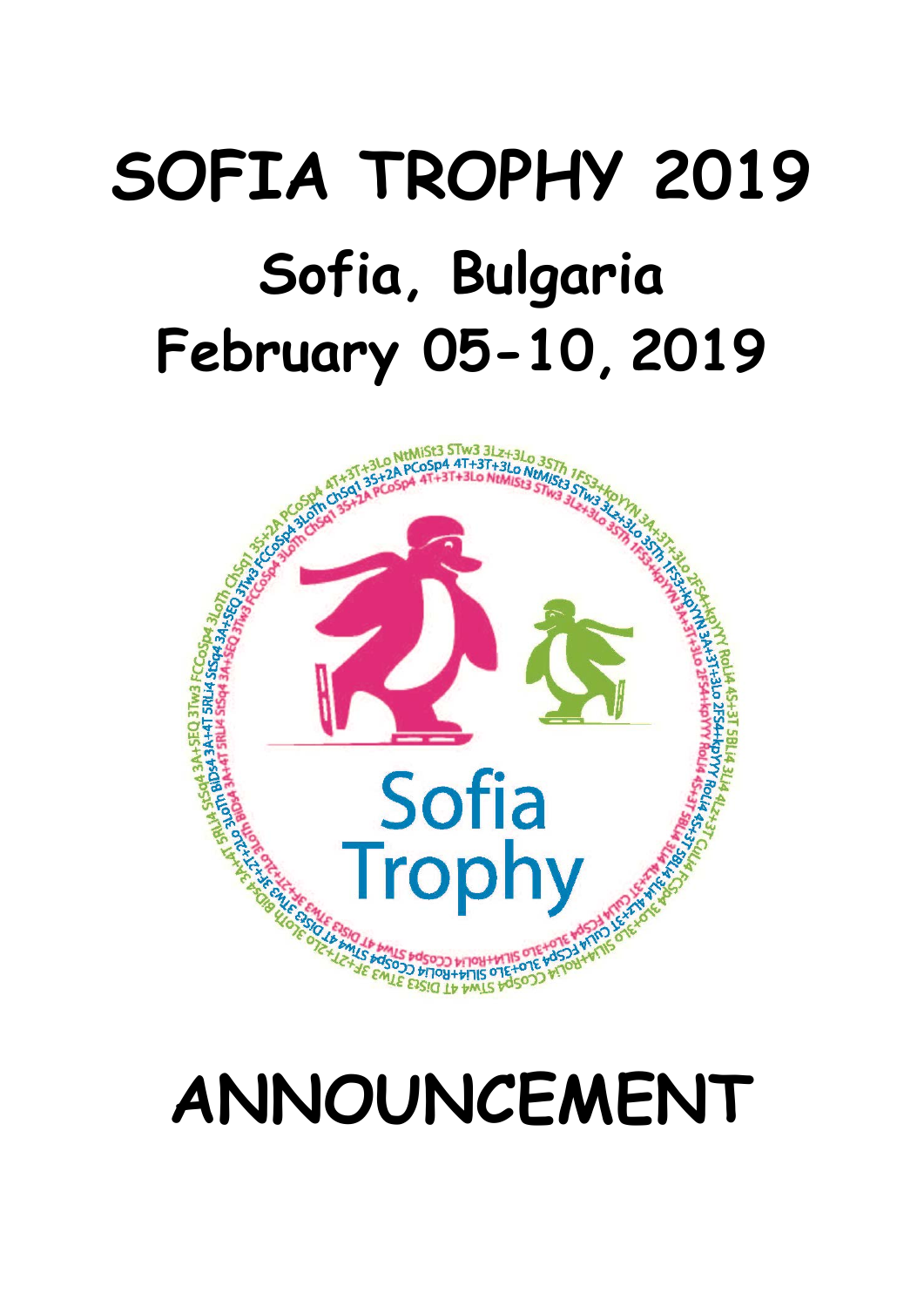FIGURE SKATING CLUB DENKOVA-STAVISKI

and

BULGARIAN SKATING FEDERATION

Invites you to attend the

## SOFIA TROPHY

Sofia, Bulgaria February 05-10, 2019

SEMINAR FOR YONGER SKATERS AND COACHES

INTERNATIONAL FIGURE SKATING COMPETITION in Single skating for Seniors, Juniors and Advanced Novices

INTERCLUB FIGURE SKATING COMPETITION for Intermediate Novice, Basic Novice, Cubs and Chicks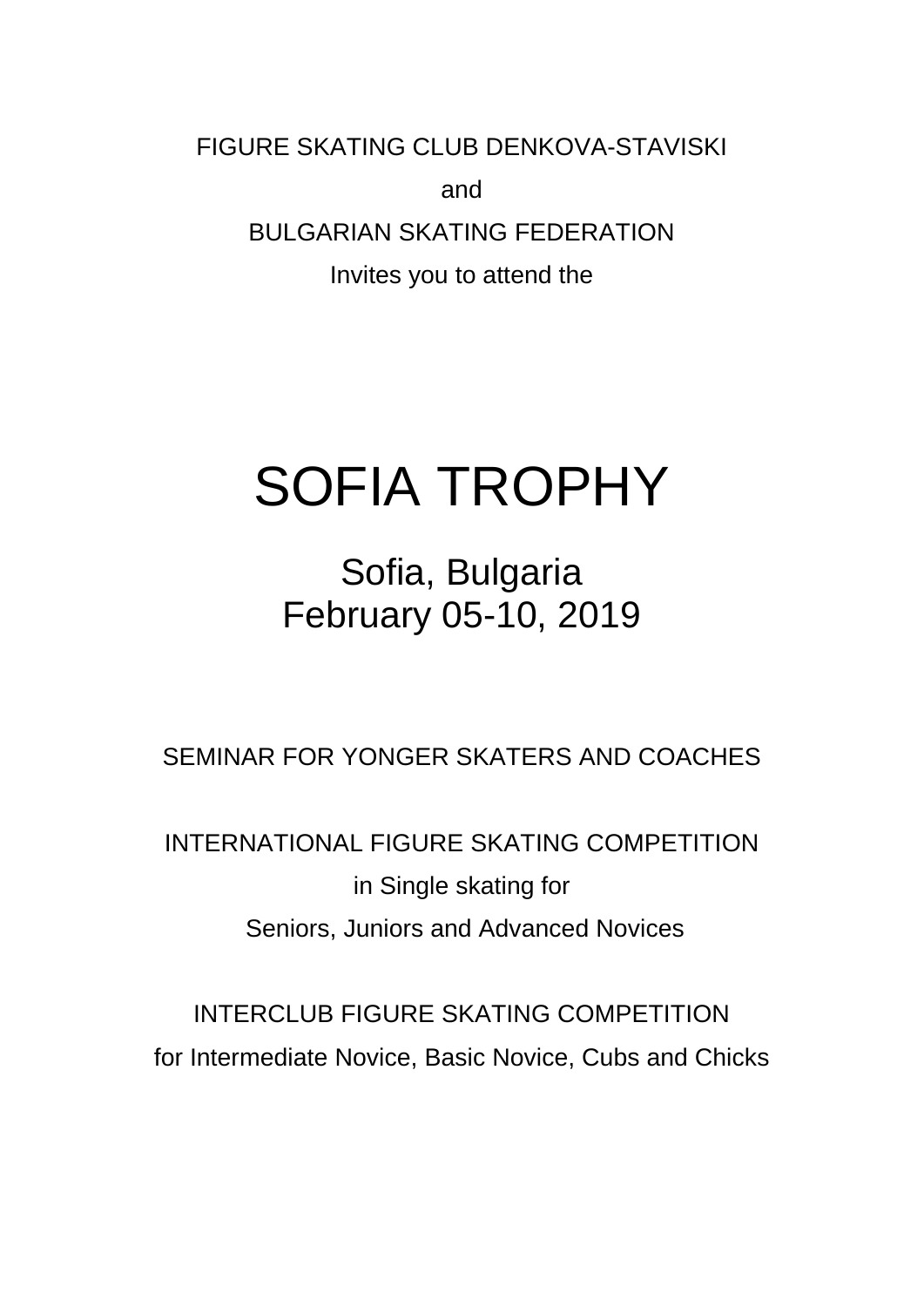## *SOFIA TROPHY SEMINAR*

The *SOFIA TROPHY* is educational project for skaters and coaches. This project will start with a seminar with the following topics:

- common practices with moderators for skaters from categories Chicks, Cubs, Novices and Juniors;
- seminar for Coaches with different topics;

## **Moderators:**

- **Nikita Mikhaylov (Coach and choreograph of "CSKA" Moscow, Russia) – moderator;**
- **Andrey Lutay (Head coach of club "Denkova Staviski") – moderator;**

**All clubs are invited to enter their participants in the seminar by sending seminar form to email: [sofiatrophy@bsf.bg,](mailto:sofiatrophy@bsf.bg) not later than January 20, 2019. There is NO entry fee for the seminar!**

## *SOFIA TROPHY COMPETITION*

## 1. *GENERAL INFORMATION:*

The *SOFIA TROPHY* will be conducted in accordance with the ISU Constitution and General Regulations 2018, the Special Regulations & Technical Rules Single & Pair Skating and Ice Dance 2018, and the relevant ISU Communications.

Participation in the *SOFIA TROPHY 2019* is open to all Competitors who belong to an ISU Member, and qualify with regard to eligibility according to Rule 102, provided their ages fall within the limits specified in Rule 108, paragraph 3 and they meet the participation, citizenship and residency requirements in Rule 109, paragraphs 1 through 5 and ISU Communication 2030 or any update of this Communication.

In accordance with Rule 109 of the ISU General Regulations and ISU Communication 2030 all Skaters who do not have the nationality of the Member by which they have been entered or who, although having such nationality, have in the past represented another Member, must produce an ISU Clearance Certificate.

Passports of all Skaters, as well as the ISU Clearance Certificate, if applicable, must to be presented at the accreditation of the event for verification.

## 2. *TECHNICAL DATA:*

## 2.1*PLACE OF THE EVENT:*

*Winter Sports Palace* – Studentski grad District, Academician Boric Stefanov Str., Sofia, Bulgaria (an indoor ice-rink with the ice surface of 30 x 60 m, air-conditioned and heated).

## 2.2*CATEGORIES:*

## *SENIOR LADIES & MEN*

Technical Requirements are in accordance with ISU Technical Rules, Single and Pair Skating 2018 and respective ISU Communications.

Short Program: 2 min 40 sec, +/- 10 sec

Free Skating: 4 min 00 sec, +/- 10 sec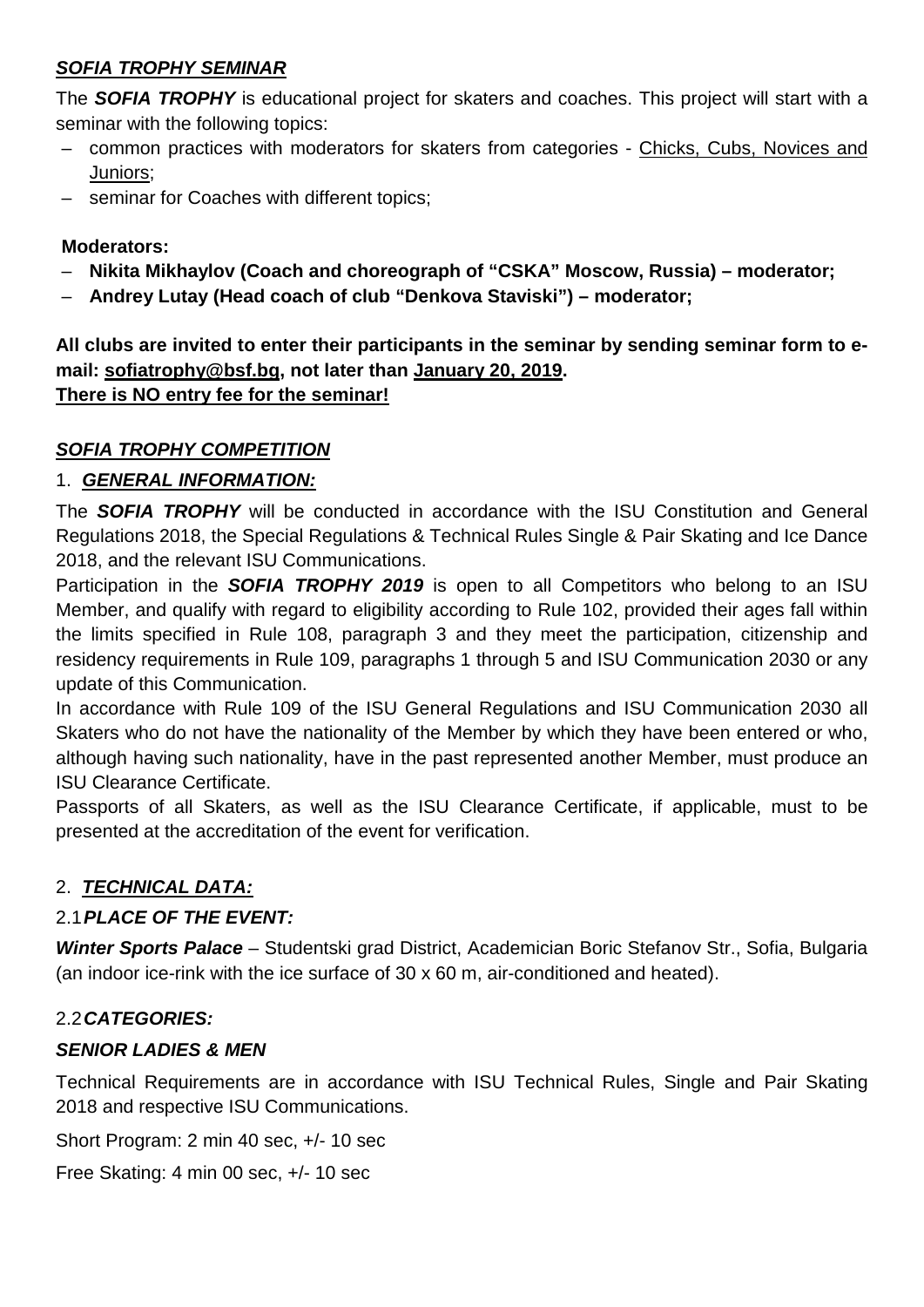## *JUNIOR LADIES & MEN*

Technical Requirements are in accordance with ISU Technical Rules, Single and Pair Skating 2018 and respective ISU Communications.

Short Program: 2 min 40 sec, +/- 10 sec

Free Skating: 3 min 30 sec, +/- 10 sec

## *ADVANCED NOVICE GIRLS & BOYS*

Age and technical requirements are according to the ISU Technical Rules, Single and Pair Skating 2018, ISU Communication 2172 and all respective ISU Communications.

Short Program: 2 min 20 sec, +/-10 sec

Free Skating: 3 min +/-10 sec

## *INTERMEDIATE NOVICE GIRLS & BOYS*

Age requirements: Skaters born: 1.7.2003 and younger Requirements according to the ISU Technical Rules, Single and Pair Skating 2018, ISU Communication 2172 and all respective ISU Communications. Free Skating: 3 min, +/- 10 sec

## *BASIC NOVICE I. GIRLS*

Age requirements: Skaters born: 1.7.2005 and younger Requirements according to the ISU Technical Rules, Single and Pair Skating 2018, ISU Communication 2172 and all respective ISU Communications. Free Skating: 2 min 30 sec, +/- 10 sec

## *BASIC NOVICE II. GIRLS*

Age requirements: Skaters born: 1.7.2006 and younger Requirements according to the ISU Technical Rules, Single and Pair Skating 2018, ISU Communication 2172 and all respective ISU Communications. Free Skating: 2 min 30 sec, +/- 10 sec

## *BASIC NOVICE III. GIRLS*

Age requirements: Skaters born: 1.7.2007 and younger Requirements according to the ISU Technical Rules, Single and Pair Skating 2018, ISU Communication 2172 and all respective ISU Communications. Free Skating: 2 min 30 sec, +/- 10 sec

## *BASIC NOVICE BOYS*

Age requirements: Skaters born: 1.7.2005 and younger Requirements according to the ISU Technical Rules, Single and Pair Skating 2018, ISU Communication 2172 and all respective ISU Communications. Free Skating: 2 min 30 sec, +/- 10 sec

## *CUBS I. GIRLS*

Age requirements: Skaters born: 1.7.2008 – 30.6.2009 Free Skating: 2 min, +/- 10 sec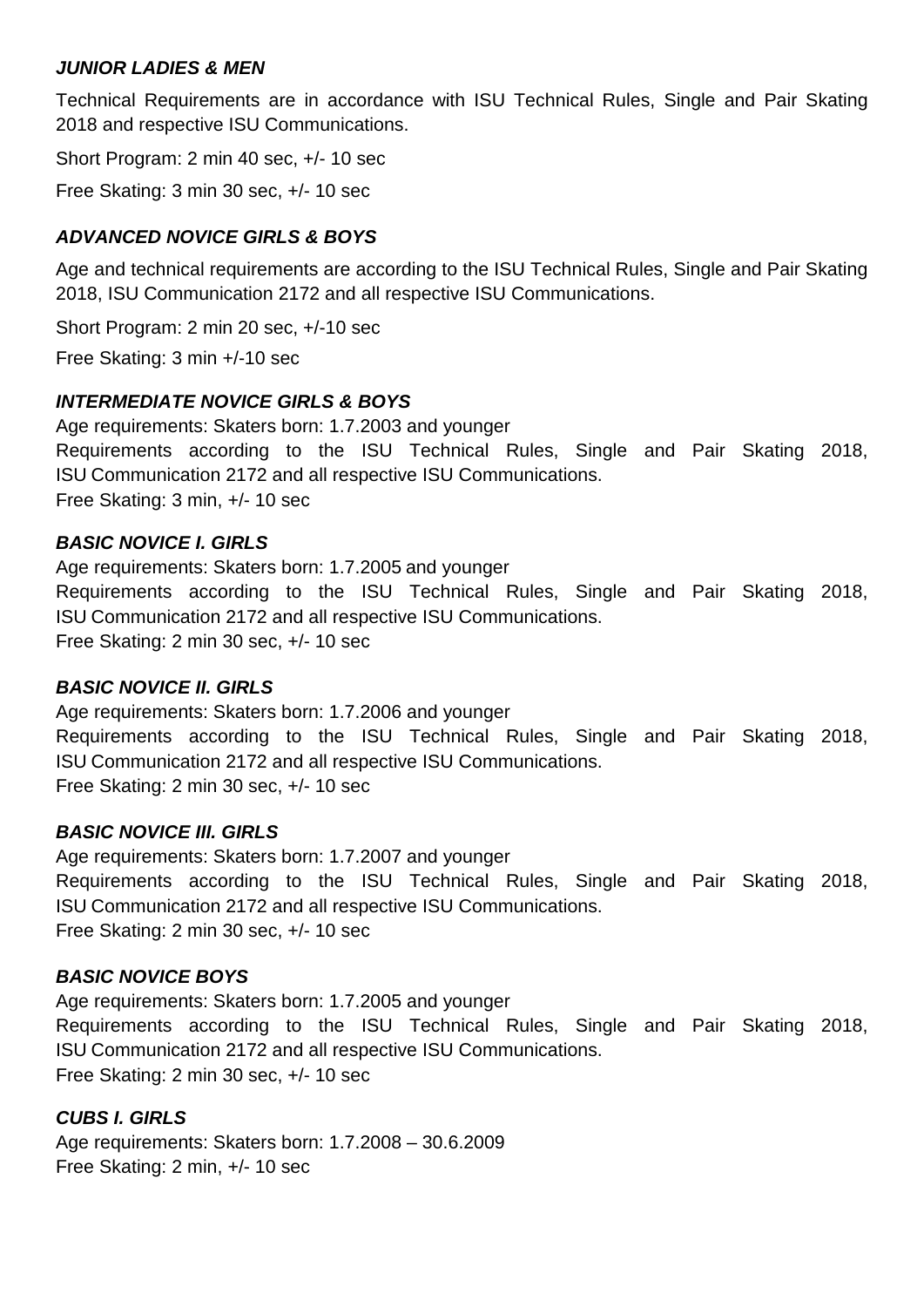## *CUBS II. GIRLS*

Age requirements: Skaters born: 1.7.2009 – 30.6.2010 Free Skating: 2 min, +/- 10 sec

## *CUBS BOYS*

Age requirements: Skaters born: 1.7.2008 – 30.6.2010 Free Skating: 2 min, +/- 10 sec

## **A well-balanced CUBS Free Skating Program must contain:**

a) Maximum of 4 jump elements for Girls and Boys, one of which must be an Axel type jump. There may be up to two (2) jump combinations or sequences. Jump combination can contain only two (2) jumps. Triple jumps are not permitted. Any single or double jump (including Double Axel) cannot be executed more than twice in total.

b) There must be a maximum of two (2) spins of a different nature (abbreviation), one of which must be a spin combination with or without change of foot (minimum of six (6) revolutions in total) and one spin with no change of position and with or without change of foot (minimum of six (6) revolutions in total). Flying entry is allowed.

c) There must be a maximum:

- for Girls one (1) Choreographic sequence which includes at least one 3 seconds long spiral position. The sequence will have a fixed Base value and evaluated in GOE only.

- for Boys maximum of one (1) step sequence with a fixed Base value and evaluated in GOE only.

**Level explanation:** For CUBS, in all elements which are subject to levels, only features up to Level 2 will be counted. Any additional features will not be counted for Level Requirements and will be ignored by the Technical Panel.

The program components will be judged only according to the following criteria:

- Skating Skills
- Performance

The factors for the program components are 2.5.

## *CHICKS I. GIRLS*

Age requirements: Skaters born: 1.7.2010 – 30.6.2011 Free Skating: 2 min, +/- 10 sec

## *CHICKS II. GIRLS*

Age requirements: Skaters born: 1.7.2011 and younger. Free Skating: 2 min, +/- 10 sec

## *CHICKS BOYS*

Age requirements: Skaters born: 1.7.2010 and younger Free Skating: 2 min, +/- 10 sec

## **A well-balanced CHICKS Free Skating Program must contain:**

a) Maximum of 4 jump elements for Girls and Boys, one of which must be an Axel type jump. There may be up to two (2) jump combinations or sequences. Jump combination can contain only two (2) jumps. Triple jumps are not permitted. Any single or double jump (including Double Axel) cannot be executed more than twice in total.

b) There must be a maximum of two (2) spins of a different nature (abbreviation), one of which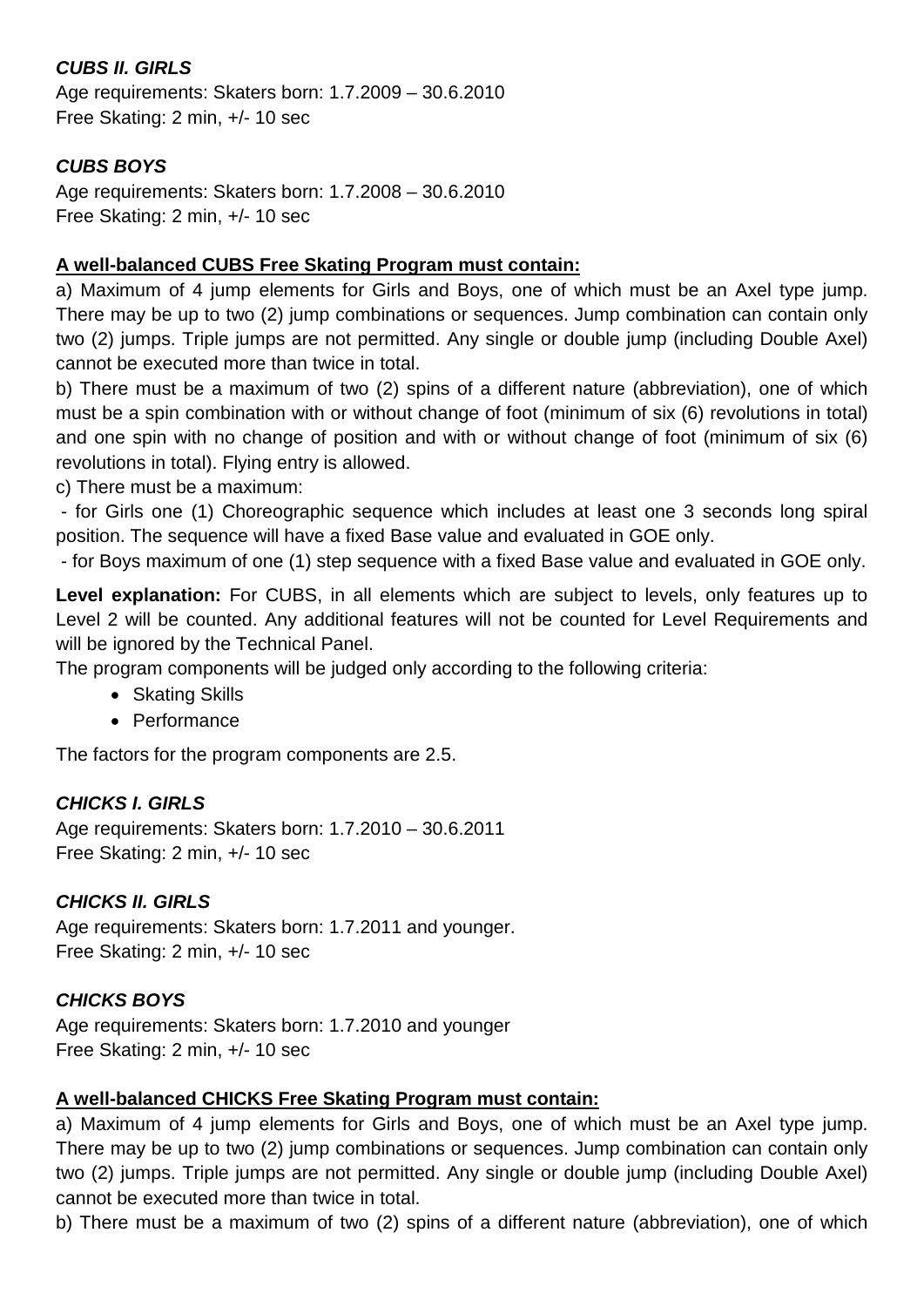must be a spin combination with or without change of foot (minimum of six (6) revolutions in total) and one spin with no change of position and with or without change of foot (minimum of six (6) revolutions in total). Flying entry is allowed

c) There must be a maximum:

- for Girls one (1) Choreographic sequence which includes at least one 3 seconds long spiral position. The sequence will have a fixed Base value and evaluated in GOE only.

- for Boys maximum of one (1) step sequence with a fixed Base value and evaluated in GOE only.

**Level explanation:** For CHICKS, in all elements which are subject to levels, only features up to Level 2 will be counted. Any additional features will not be counted for Level Requirements and will be ignored by the Technical Panel.

The program components will be judged only according to the following criteria:

- Skating Skills
- Performance

The factors for the program components are 2.5.

The same ISU rules on Judging, refereeing and work of the Technical Panel will be applied as it is in junior and senior international competitions.

## 3. *ENTRIES:*

All ISU members and clubs, which are members of National Figure Skating Federations associated with ISU, are invited to take part at the competition.

Competitors from categories Senior, Junior and Advanced Novice must be entered through their Member Federation.

Entries for younger categories will be accepted only from clubs, which are members of National Figure Skating Federations, associated with the ISU.

In case of too many entries, the organizer reserves the right to limit the number of participants.

The entries for the competition must be done via web portal – [www.europeancriterium.eu.](http://www.europeancriterium.eu/) Before entry procedure a representative of each federation/club needs to apply for a new account on [www.europeancriterium.eu/Account/Register.](http://www.europeancriterium.eu/Account/Register)

Together with online entries a filled Program Content Sheet for each skater must be sent to the following e-mail**: [sofiatrophy@bsf.bg](mailto:sofiatrophy@bsf.bg)**

## **Entries must reach the Event Organizer not later than January 20, 2019**

Program Content Sheet and additional forms can be downloaded from ISU website or from the official website of Sports Club Denkova-Staviski: www.**[clubdenkovastaviski.com](http://www.clubdenkovastaviski.com/)**.

The organizer will not cover any expenses for competitors, team leaders, coaches or chaperons.

## 4. *CANCELLATION:*

Cancellation of the competitor entry, has to be done till **February 1, 2019**. For any latter cancellation the team leader of respective Federation or Club will be asked to pay the entry fee.

## 5. *JUDGES:*

Each participating ISU member may nominate one (1) International or ISU Judge. The nomination must be done via web portal – [www.europeancriterium.eu,](http://www.europeancriterium.eu/) not later than **January 20, 2019**. The Panels will be drawn immediately after the closing of entries. The members concerned will be notified of the result of the draw.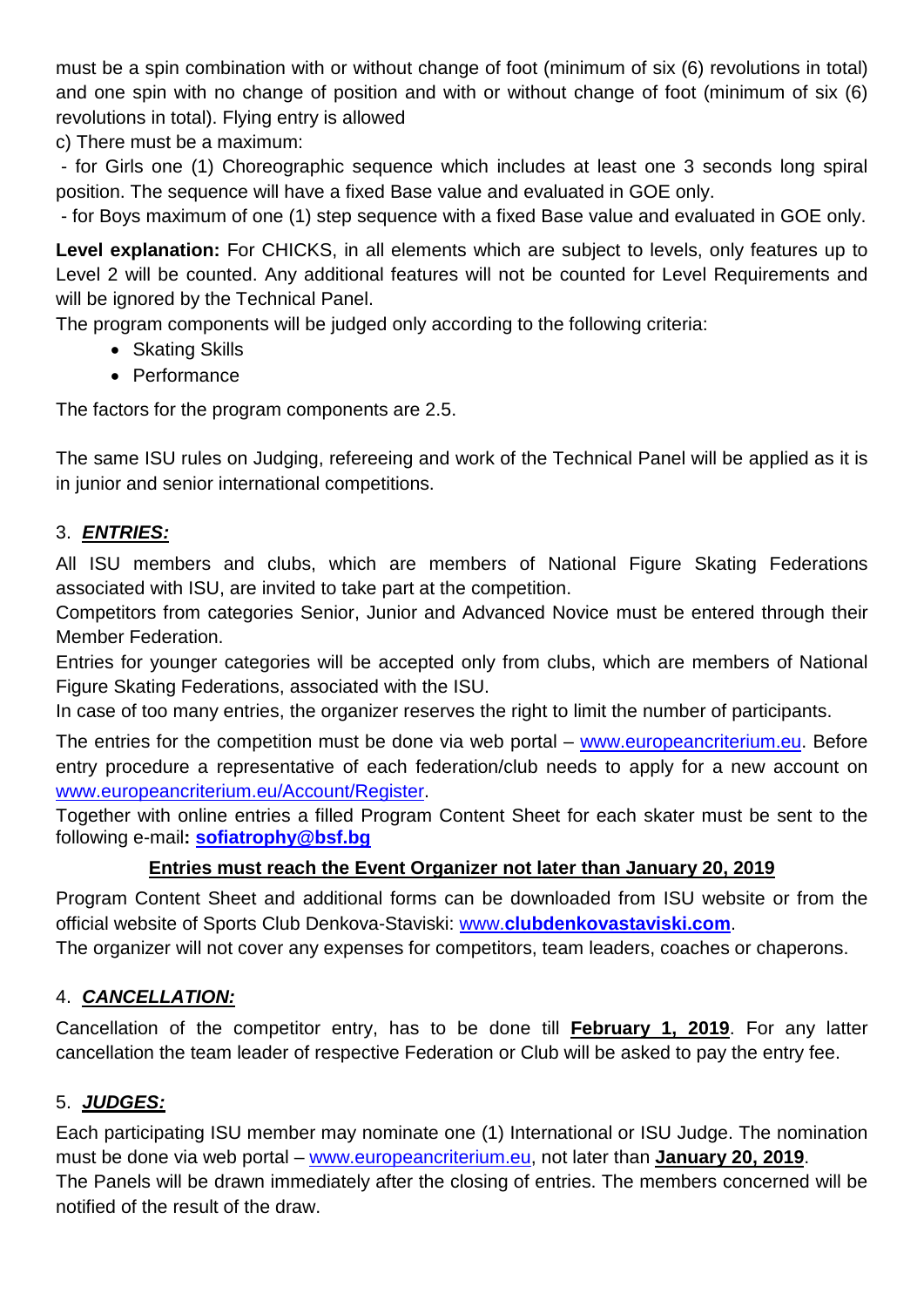Each panel of Judges in Seniors, Juniors and Advanced Novices categories will consist of 5 Judges. In young groups the panel of Judges will consist of 3 Judges.

The organizer will provide and cover the expenses for rooms and meals for all Referees, Technical Controllers, Technical Specialist, Data and Replay Operators and confirmed Judges at *SUITE Hotel\*\*\*\**, beginning with dinner on Tuesday, February 05, 2019 until lunch on Sunday, February 10, 2019.

The Organizing Committee will cover the costs for travel expenses only for Referees, Technical Controllers, Technical Specialist, Data and Replay Operators.

## 6. *ENTRY FEE:*

Seniors – 60 € per skater;

Juniors and Advanced Novices – 50 € per skater;

Younger categories – 45 € per skater;

Payment shall be made by bank transfer or on the spot at the office of the Organizing Committee in the Winter Sports Palace during the accreditation.

Bank account:

## **INVESTBANK BULGARIA IBAN: BG82IORT73711400332500 BIC: IORTBGSF**

## **Bank holder: Club "Denkova-Staviski"**

Please fill in the name and discipline of the skater, and Club or Federation in the transfer details! The entry fee will not be refunded in case of withdrawals for any reason.

## 7. *EUROPEAN CRITERIUM TROPHY:*

*SOFIA TROPHY 2019* is associated with the European Criterium Tournament 2018/19 for Juniors, Advanced Novices and younger categories. Results of the Teams will count for competition of International Trophy of Figure Skating European Criterium. Individual points are automatically calculated for all skaters in every category and those are valid in the European Criterium Tournament for the same category. The age requirements and the special regulation for the European Criterium Trophy are published on the website of the EC: [www.europeancriterium.eu.](http://www.europeancriterium.eu/)

## 8. *CALCULATION OF THE RESULTS:*

Results for all categories will be calculated using the new ISU Judging System.

The results and any additional information for the event will be published on the websites [www.europeancriterium.eu](http://www.europeancriterium.eu/) and [www.clubdenkovastaviski.com.](http://www.clubdenkovastaviski.com/)

## 9. *MUSIC:*

Music will be reproduced on Compact Disc - CD. In accordance with Rule 343, paragraph 1, all discs must show the Competition event, Competitor's name, the Nation and the exact running time of the music (not skating time) including any starting signal and must be submitted at the time of registration. Each program (short program, free skating) must be recorded on a separate disc. In addition, competitors/couples must provide a back-up drive for each program.

## *10.LIABILITY:*

According to ISU regulations, the Event Organizer accepts no liability for bodily harm, personal injury and loss of property or damages incurred by any competitor(s) or official(s).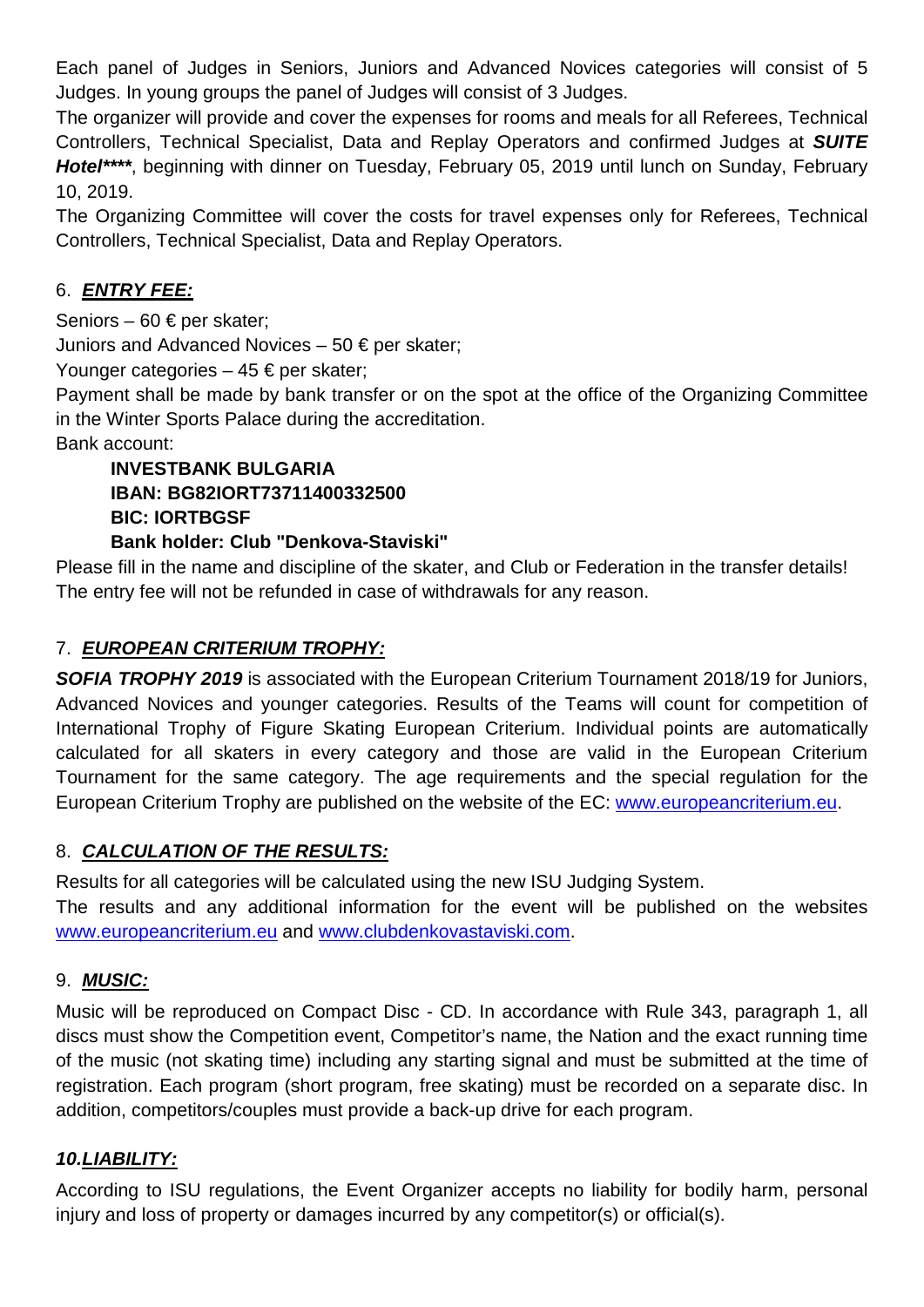## *11.ACCREDITATION:*

The accreditation will start on Tuesday, February 05, 2019 at 15:00h at the office of the Organizing Committee in Winter Sports Palace.

## *12.DRAW:*

The opening draw for the order of skating will be held on Tuesday, February 05, 2019.

The exact place and time will be published in the official detailed schedule.

Starting order for the free skating of categories Advanced Novices, Juniors and Seniors will be in reverse order of the results of the short program.

## *13.ADDITIONAL PRACTICE:*

Rates for additional practice hours are as follow: 1 hour private practice – 100  $\epsilon$ . 1 hour open practice together with another teams  $-12 \epsilon$  per skater.

## *14.INFORMATION:*

For additional information, please contact the Organizing Committee: 90 Kniaz Boris Str., Sofia 1000, Bulgaria phone: +359 2 988 75 71 fax: +359 2 987 77 71 e-mail: [sofiatrophy@bsf.bg](mailto:sofiatrophy@bsf.bg)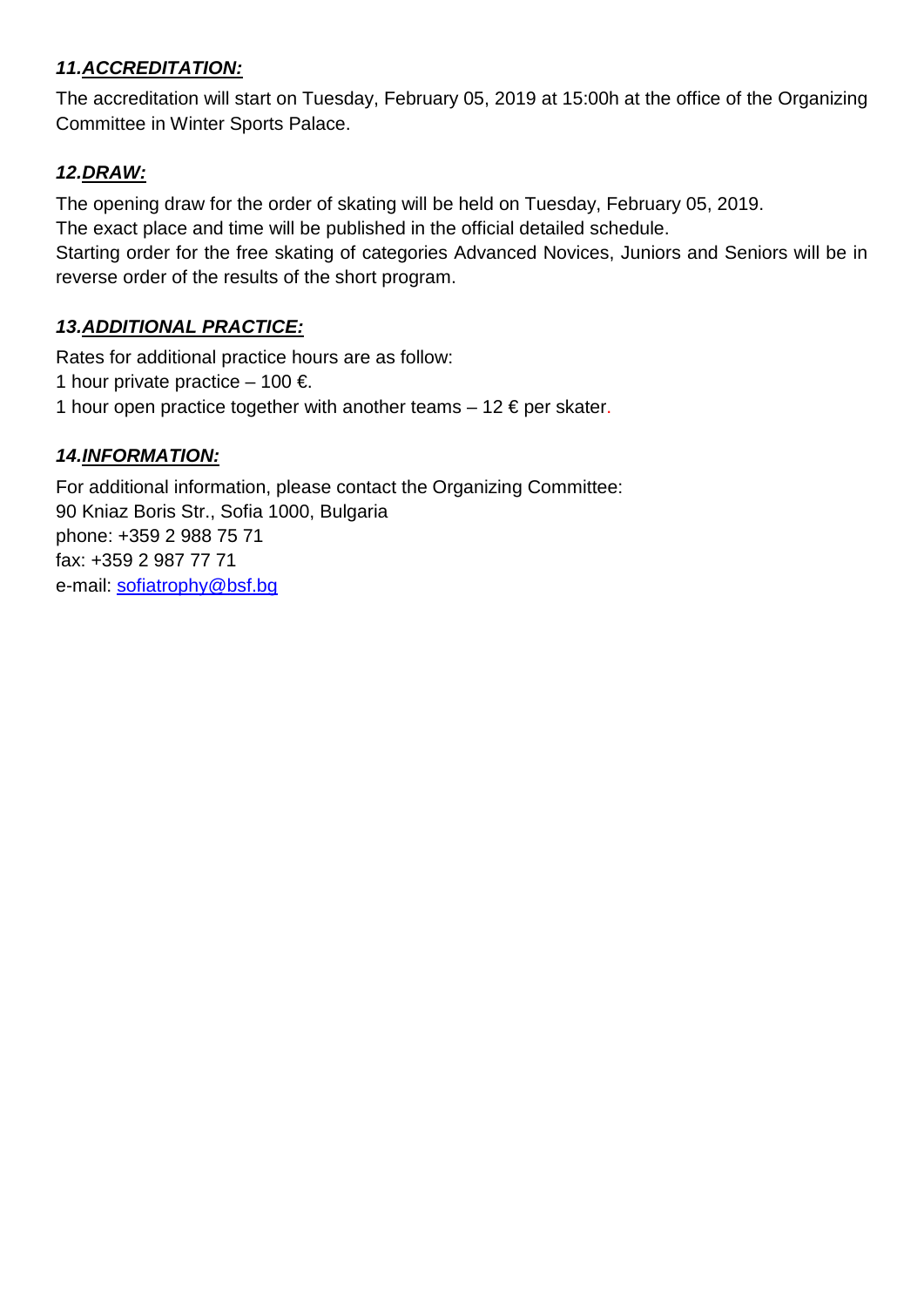## *15.ACCOMMODATION:*

## *Official hotels of the event:*

*SUITE Hotel\*\*\*\**, 1A Yordan Yosifov Street, Sofia, Bulgaria.

**Special Event prices:** Single room – 50 €, Double room – 62 €, Apartment for 3 persons – 90 €, Apartment for 4 persons  $-109 \in$ .



## Point A - *SUITE Hotel*

## Point B - *Winter Sports Palace*

Distance time by bus – around 5 minutes, Bus line No 94 or No 280,  $3<sup>rd</sup>$  bus stop from the hotel; Distance time by walk – around 10 minutes;

## *The room reservations for all team members must be done through the Organizing Committee in order to be provided the special room rates*

## *16.TRANSPORTATION:*

Organizing Committee will provide transportation from/to Sofia Airport and Sofia Central Railway station to official hotels.

The transportation fee is  $12 \epsilon$  per person/one way.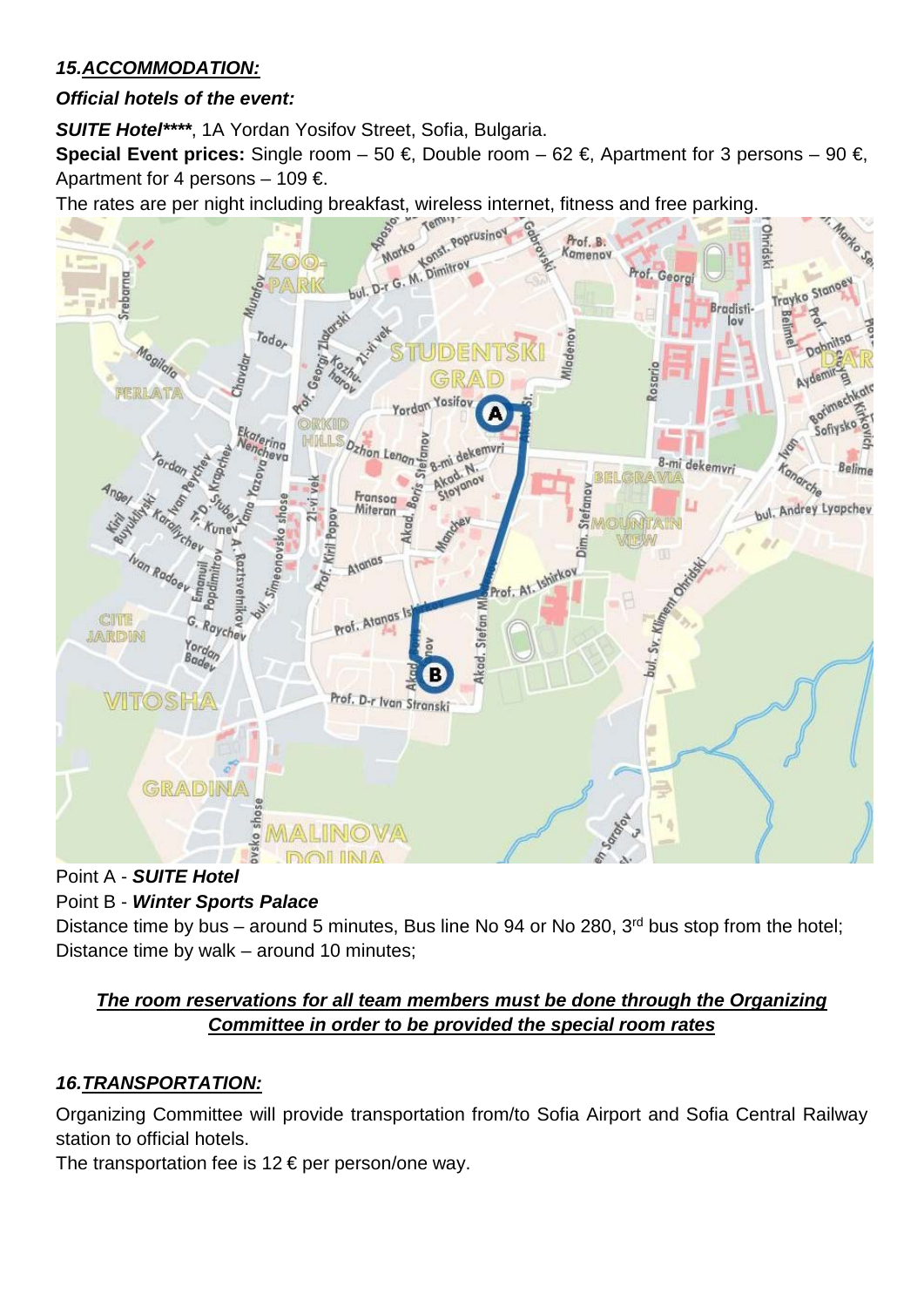## *Seminar Provisional Schedule – subject to change*

## **Monday** – **04.02.2019**

Skaters common practices Coaches seminar

## **Tuesday** – **05.02.2019**

Skaters common practices Coaches seminar